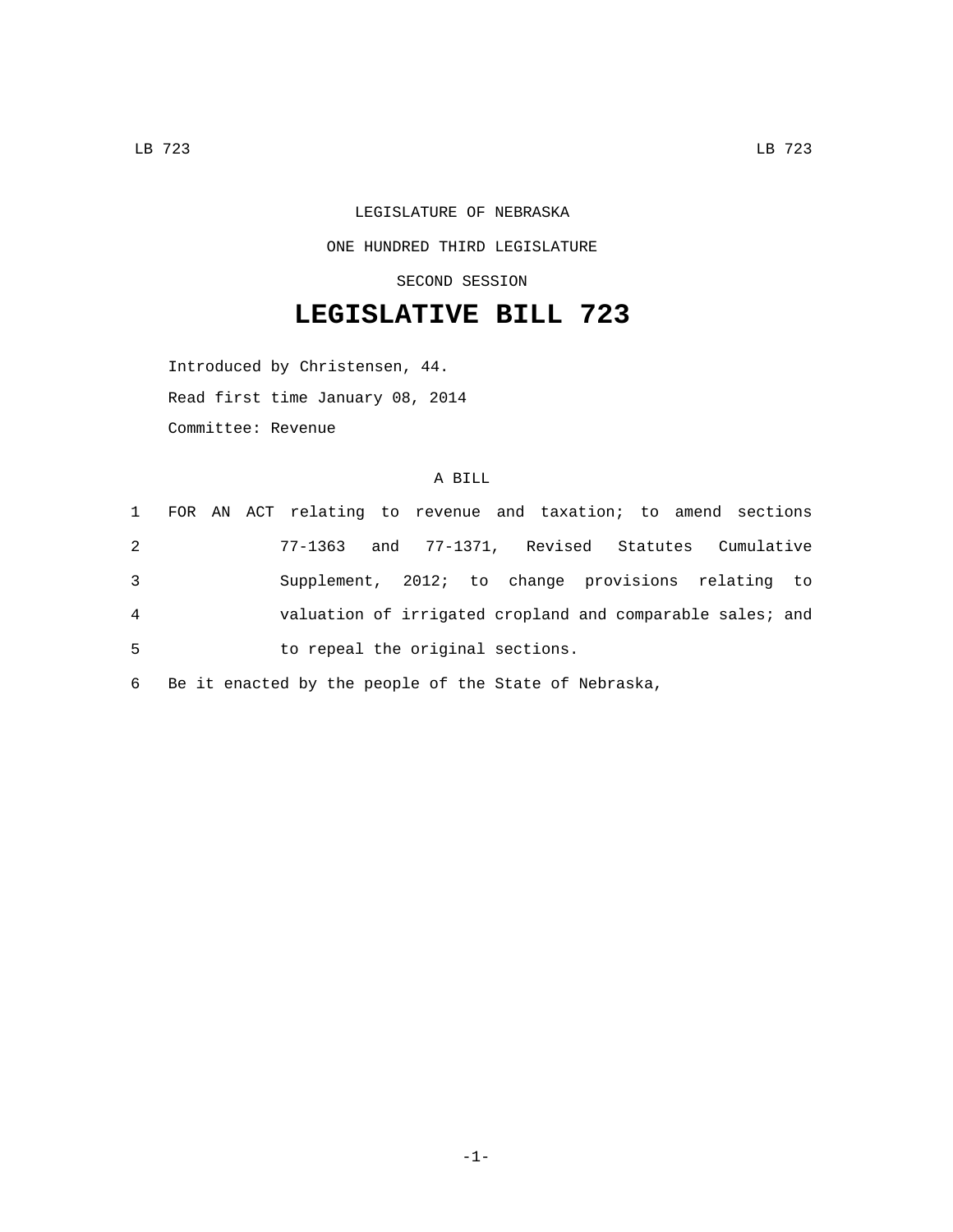Section 1. Section 77-1363, Revised Statutes Cumulative 2 Supplement, 2012, is amended to read:

 77-1363 Agricultural land and horticultural land shall be divided into classes and subclasses of real property under section 77-103.01, including, but not limited to, irrigated cropland, dryland cropland, grassland, wasteland, nurseries, feedlots, and orchards, so that the categories reflect uses appropriate for the valuation of 8 such land according to law. Irrigated cropland shall be divided into subclasses of real property, including, but not limited to, ground water irrigated, surface water irrigated, ground and surface water 11 <u>irrigated, and limited capacity irrigated. C</u>lasses shall be inventoried by subclasses of real property based on soil classification standards developed by the Natural Resources Conservation Service of the United States Department of Agriculture as converted into land capability groups by the Property Tax Administrator. County assessors shall utilize soil surveys from the Natural Resources Conservation Service of the United States Department of Agriculture as directed by the Property Tax Administrator. Nothing in this section shall be construed to limit the classes and subclasses of real property that may be used by county assessors or the Tax Equalization and Review Commission to achieve more uniform and proportionate valuations.

 Sec. 2. Section 77-1371, Revised Statutes Cumulative 24 Supplement, 2012, is amended to read:

77-1371 Comparable sales are recent sales of properties

-2-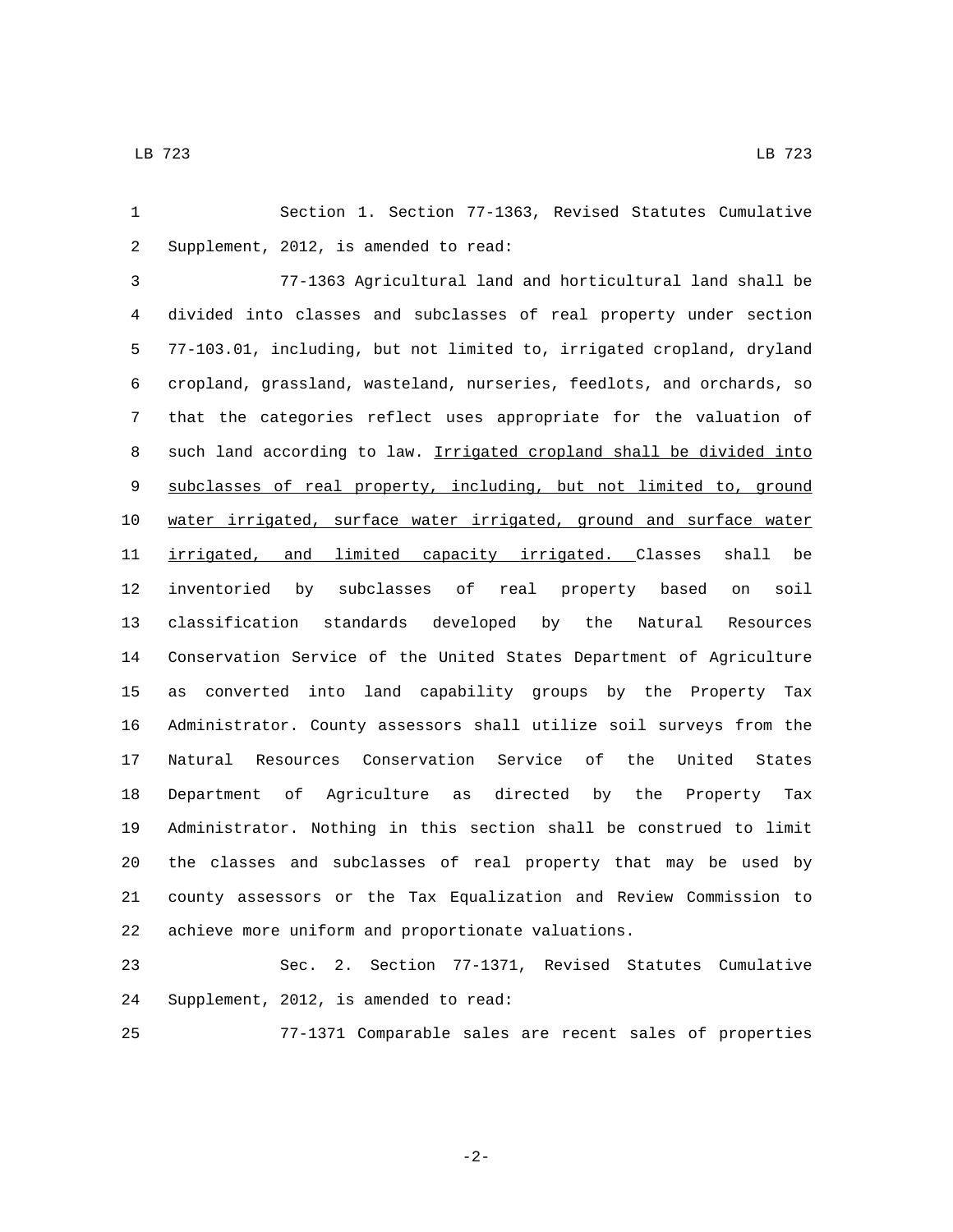LB 723 LB 723

 that are similar to the property being assessed in significant physical, functional, and location characteristics and in their contribution to value. When using comparable sales in determining actual value of an individual property under the sales comparison approach provided in section 77-112, the following guidelines shall be considered in determining what constitutes a comparable sale:

 (1) Whether the sale was financed by the seller and included any special financing considerations or the value of 9 improvements;

 (2) Whether zoning affected the sale price of the 11 property;

 (3) For sales of agricultural land or horticultural land as defined in section 77-1359, whether a premium was paid to acquire property. A premium may be paid when proximity or tax consequences cause the buyer to pay more than actual value for agricultural land 16 or horticultural land;

 (4) Whether sales or transfers made in connection with foreclosure, bankruptcy, or condemnations, in lieu of foreclosure, or in consideration of other legal actions should be excluded from comparable sales analysis as not reflecting current market value;

 (5) Whether sales between family members within the third degree of consanguinity include considerations that fail to reflect 23 current market value;

 (6) Whether sales to or from federal or state agencies or local political subdivisions reflect current market value;

-3-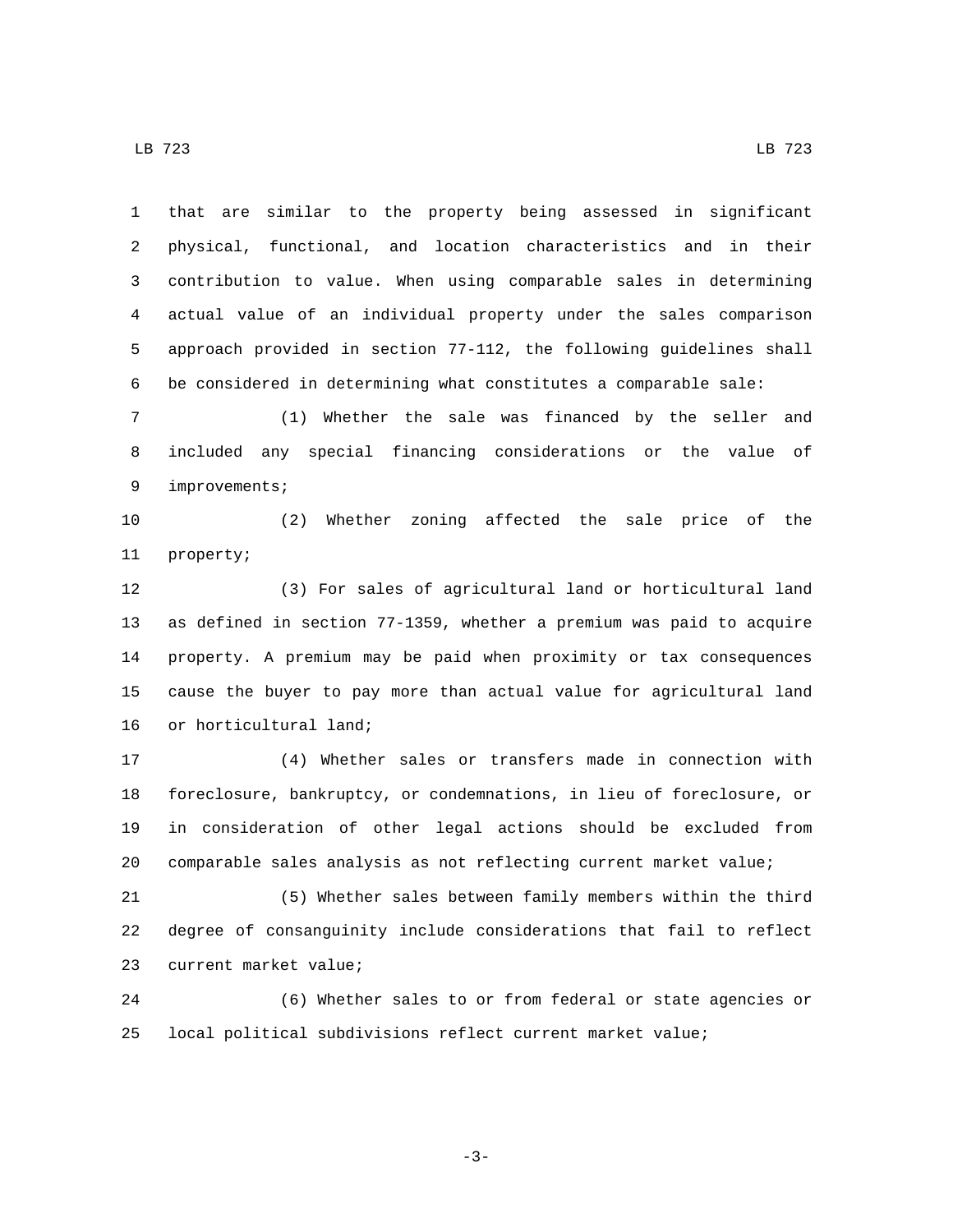(7) Whether sales of undivided interests in real property or parcels less than forty acres or sales conveying only a portion of 3 the unit assessed reflect current market value;

 (8) Whether sales or transfers of property in exchange for other real estate, stocks, bonds, or other personal property 6 reflect current market value;

 (9) Whether deeds recorded for transfers of convenience, transfers of title to cemetery lots, mineral rights, and rights of 9 easement reflect current market value;

 (10) Whether sales or transfers of property involving railroads or other public utility corporations reflect current market 12 value;

 (11) Whether sales of property substantially improved subsequent to assessment and prior to sale should be adjusted to reflect current market value or eliminated from such analysis;

 (12) For agricultural land or horticultural land as defined in section 77-1359 which is or has been receiving the special valuation pursuant to sections 77-1343 to 77-1347.01, whether the sale price reflects a value which the land has for purposes or uses other than as agricultural land or horticultural land and therefor does not reflect current market value of other agricultural land or 22 horticultural land;  $\frac{1}{2}$ 

 (13) Whether sales or transfers of property are in a similar market area and have similar characteristics to the property 25 being assessed; and  $\overline{\cdot}$ 

-4-